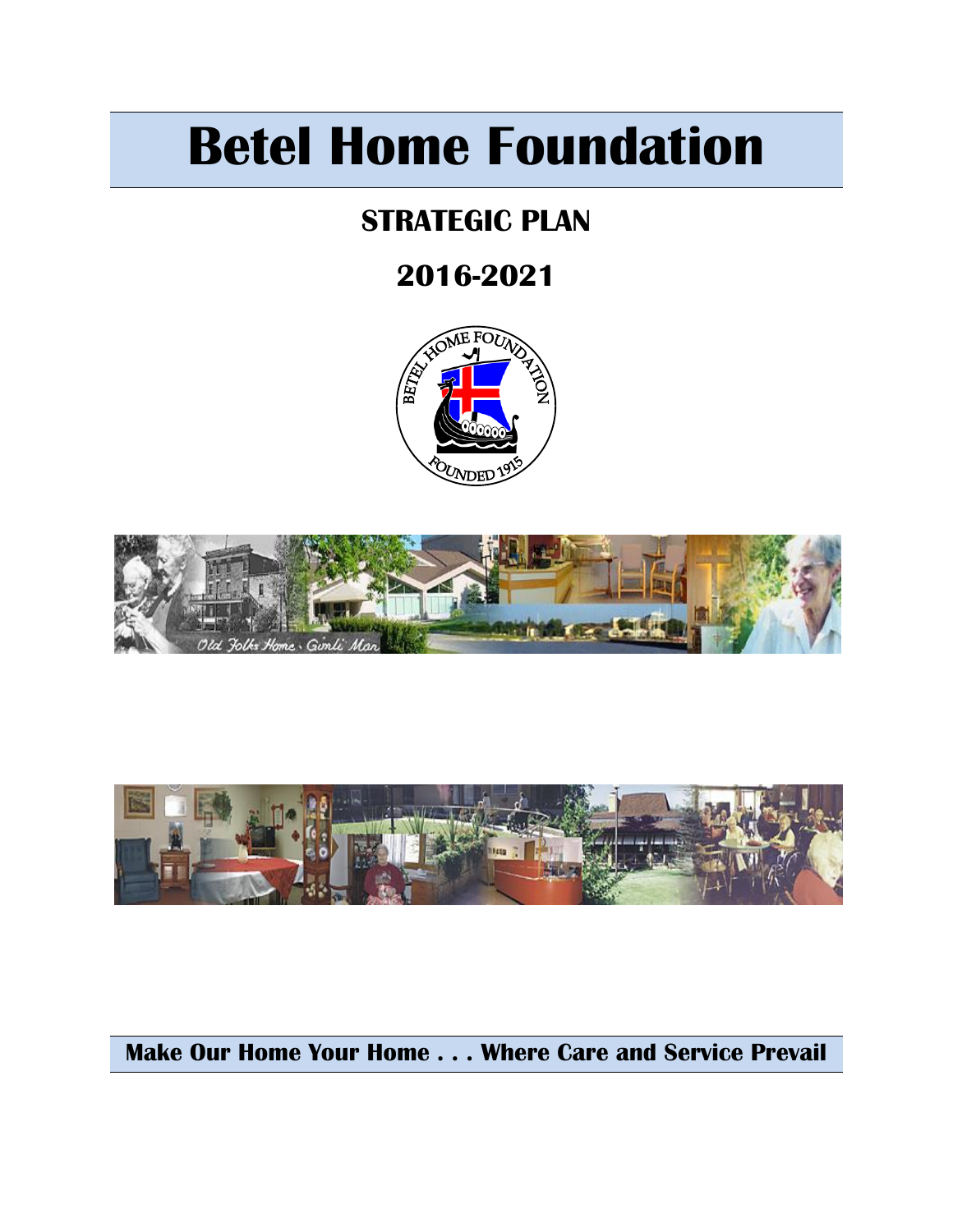# **BETEL HOME FOUNDATION**



**Vision Statement** Make Our Home Your Home... Where Care And Service Prevail.

## **Mission Statement**

Betel Home Foundation will continue to be a leader and innovator in providing the highest quality of life for each individual in our care. We will identify and adapt to emerging health care needs and challenges. Betel Home Foundation is an integral part of the community recognizing our Icelandic roots and respecting other cultures.

**SOLUTION PROPERTY AND** 

Selkirk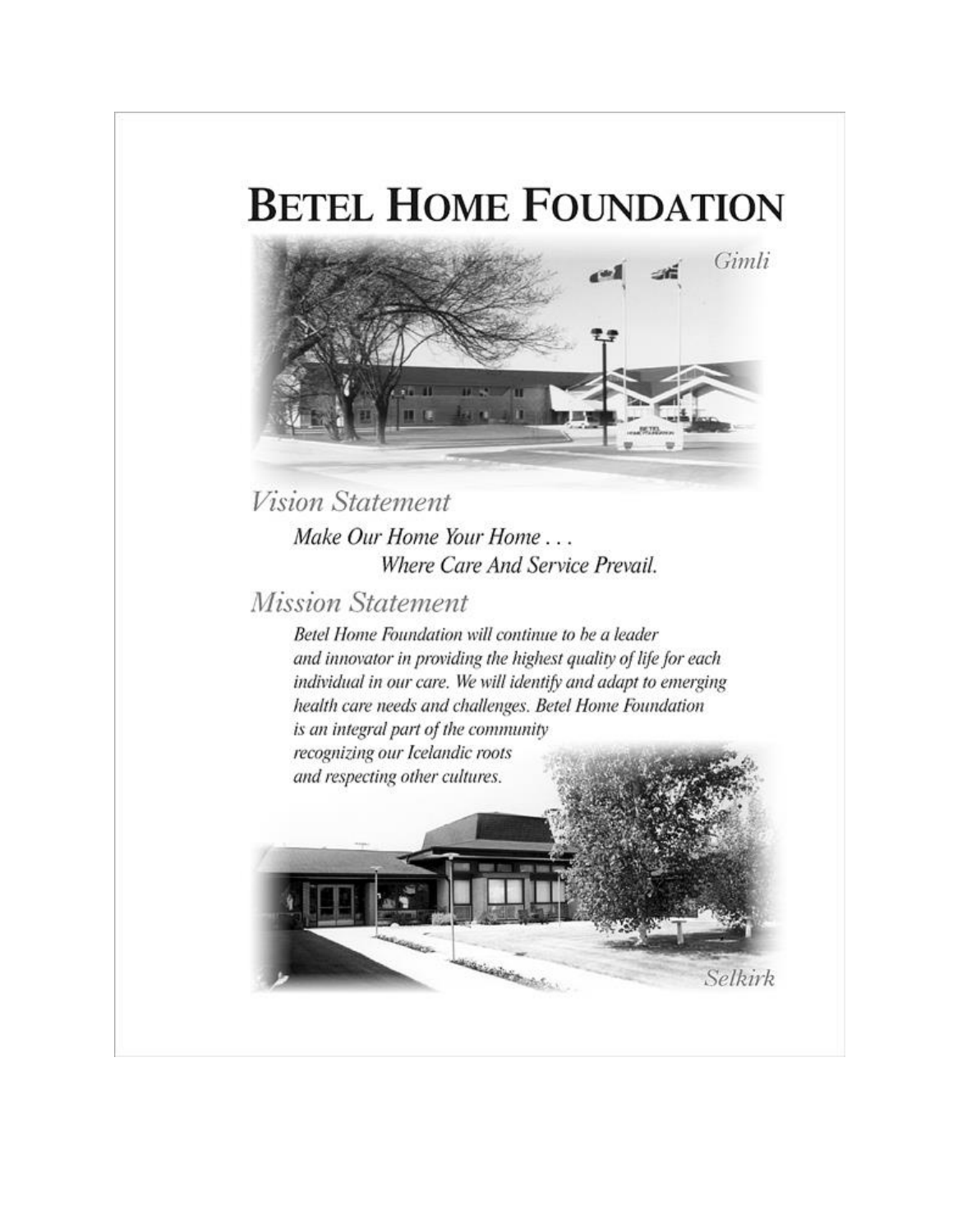## Philosophy of Care

The quality of each resident's life is our primary focus and directly affected by our care. Board, Administration, Staff and Volunteers are all linked together in creating a homelike environment that enables each resident to live in full recognition of their dignity and individuality. We believe each resident should:

### *Have the highest quality of life possible*

Our primary focus is the physical, psychological, social and spiritual well-being of our residents. We will assist residents to achieve their optimum level of health while in our care. We will build on our strong relationships with the families and the community at large.

### *Be treated with respect and dignity*

We will provide an environment of respect and dignity for all our residents. Our relationships with residents will be based on honesty, privacy and confidentiality.

## *Have the freedom of choice and participate in decisions regarding their care*

Residents have the right to determine their health needs and values. The resident shall be given all information including benefits and risks so they can make an informed decision.

# *Have their ethnic origin and religious beliefs recognized and respected*

We advocate an environment that respects residents' values, customs and spiritual beliefs.

#### *Be entitled to safe, competent and ethical care*

We will recruit and retain qualified, appropriately trained staff and provide opportunities for continuous learning. Staff must act in a manner consistent with their professional responsibilities and standards of practice. We value the input of all staff and volunteers within a multidisciplinary approach.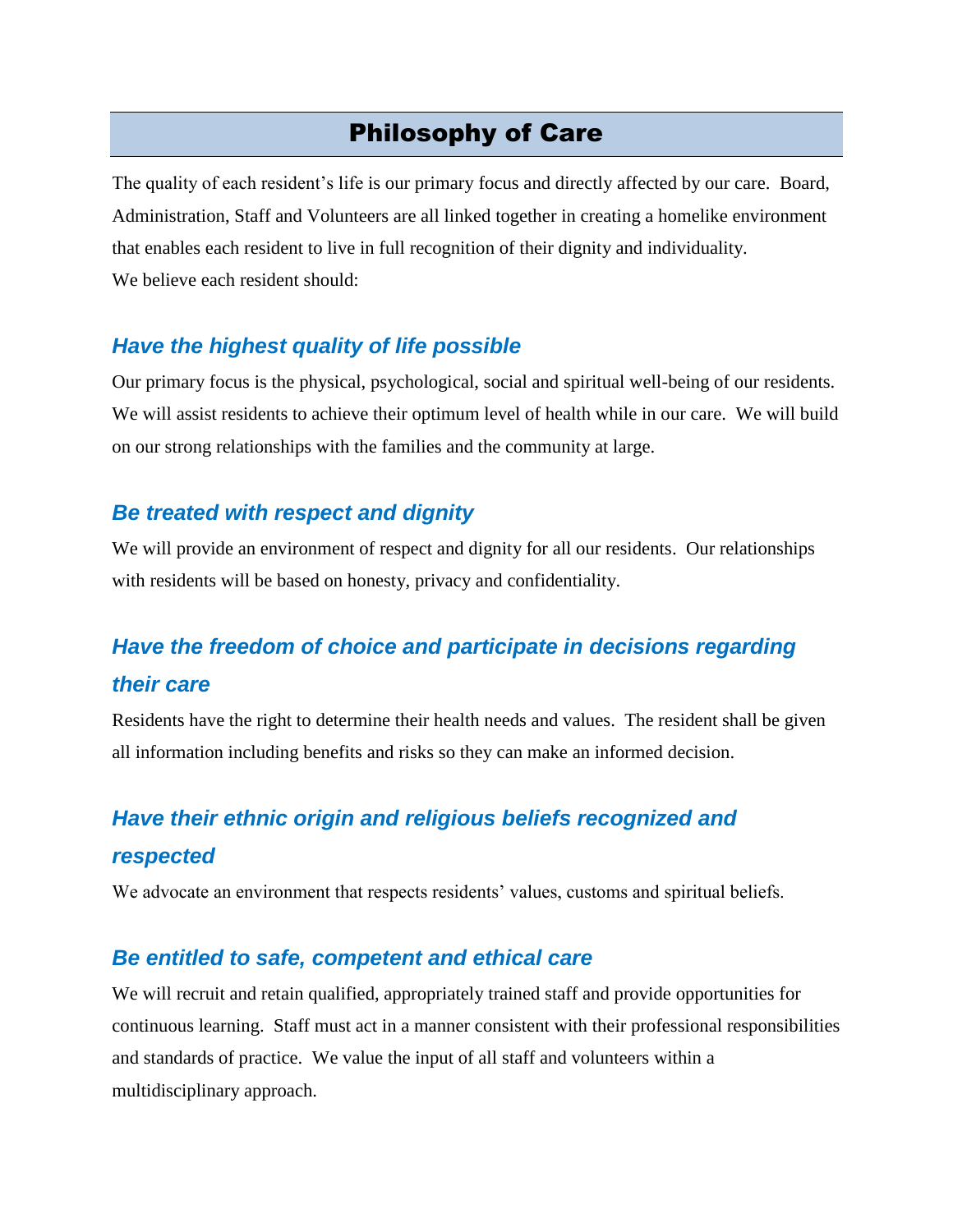## Values

Our values define the character of our organization and describe how we treat the people we care for and work with.

### *Excellence*

We are committed to delivering safe, competent and compassionate care and are dedicated to exceeding the expectations of residents, families, staff and the community.

### *Respect*

We are committed to treating all residents, family, staff, visitors and volunteers with respect and dignity.

### *Integrity*

We communicate openly and honestly, and maintain the highest levels of personal and professional conduct.

## *Innovation*

We value a supportive environment that encourages new ideas and strives for continuous improvement.

### *Teamwork*

We are committed to working together at all levels of the organization to foster an atmosphere of trust, collaboration and cooperation.

## *Accountability*

We will be accountable to our community by providing the best possible quality of care with the resources entrusted to us and will operate in a transparent and fiscally responsible manner.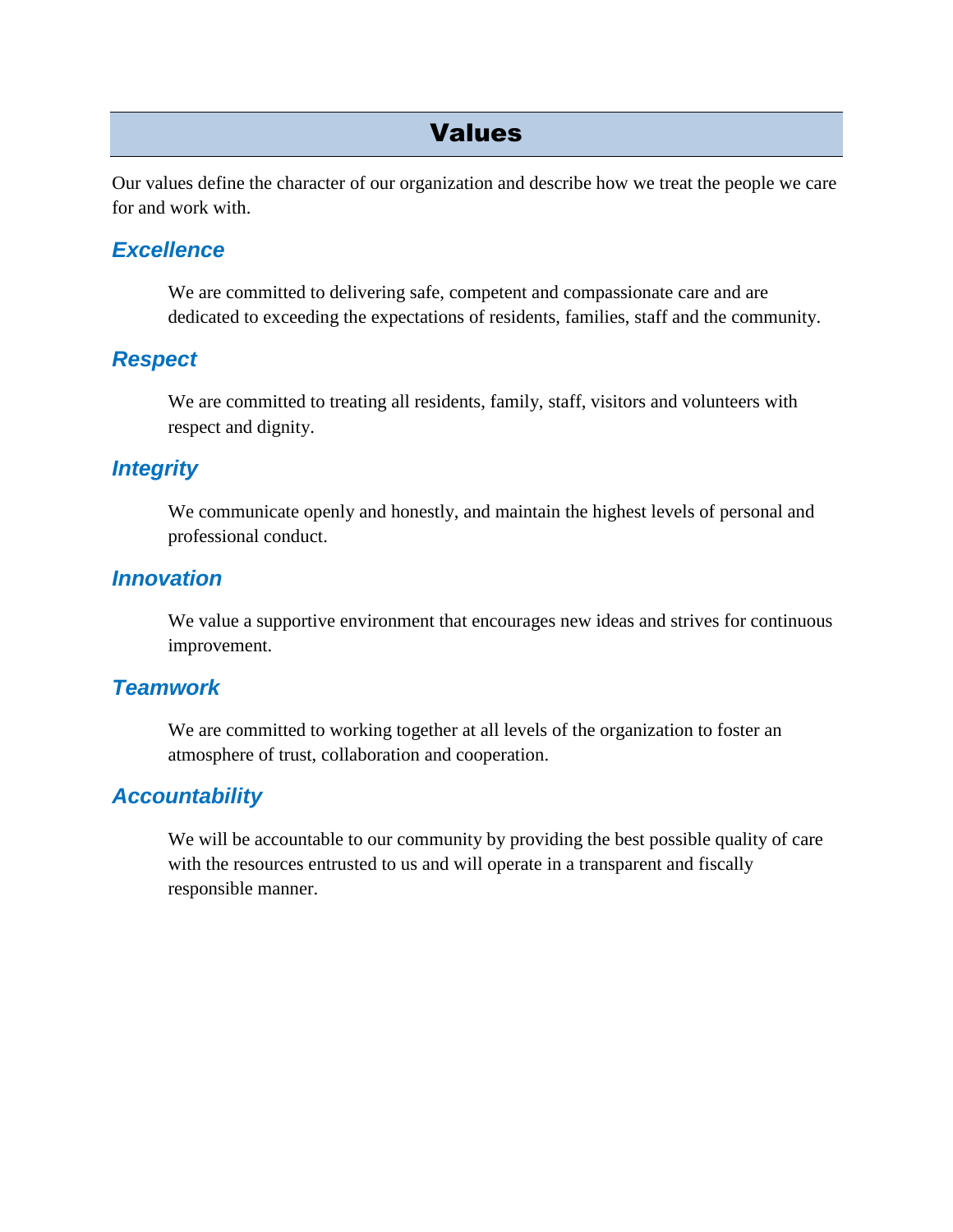## **To deliver high quality, safe, person-centered Resident Care**

*We will continue to meet our residents' needs now and into the future through the use innovative approaches and best practices.*

- $\triangleright$  We will measure resident and family satisfaction with care and communicate these results to residents and staff on an annual basis.
- $\triangleright$  We will continue to make recreational activities available to all of our residents and will focus on client centered, small group and 1:1 programming.
- $\triangleright$  We will ensure the provision of a safe, well maintained and home like building that is able to meet the needs of our residents and their levels of care.
- $\triangleright$  We will continue to work towards the replacement of our Selkirk building with our Government and Community partners.
- $\triangleright$  We will successfully meet all of the standards set out by Accreditation Canada.
- $\triangleright$  We will successfully implement all of the Manitoba Health Standards for Long Term Care in both facilities.
- $\triangleright$  A facility wide continuous quality improvement program will be maintained. The data will be reviewed quarterly by the Board of Directors and by a continuous improvement team that will make recommendations to improve care and reduce risk.
- $\triangleright$  We will communicate regularly and appropriately with residents and their family members, maintaining an open and trusting relationship.

- Satisfaction Surveys
- Resident participation rates in identified recreational activities
- $\bullet$  # of fall related injuries
- $\bullet$  # of restraints used
- # of preventative maintenance work orders completed
- Workplace Safety and Health Inspection reports
- Manitoba Health Standards visit summaries and recommendations
- Continuous Quality Improvement semi-annual reports and team recommendations
- $\bullet$  # of case conferences
- $\bullet$  # of comment / concern forms received as well as their status
- Resident Family Advisory Council minutes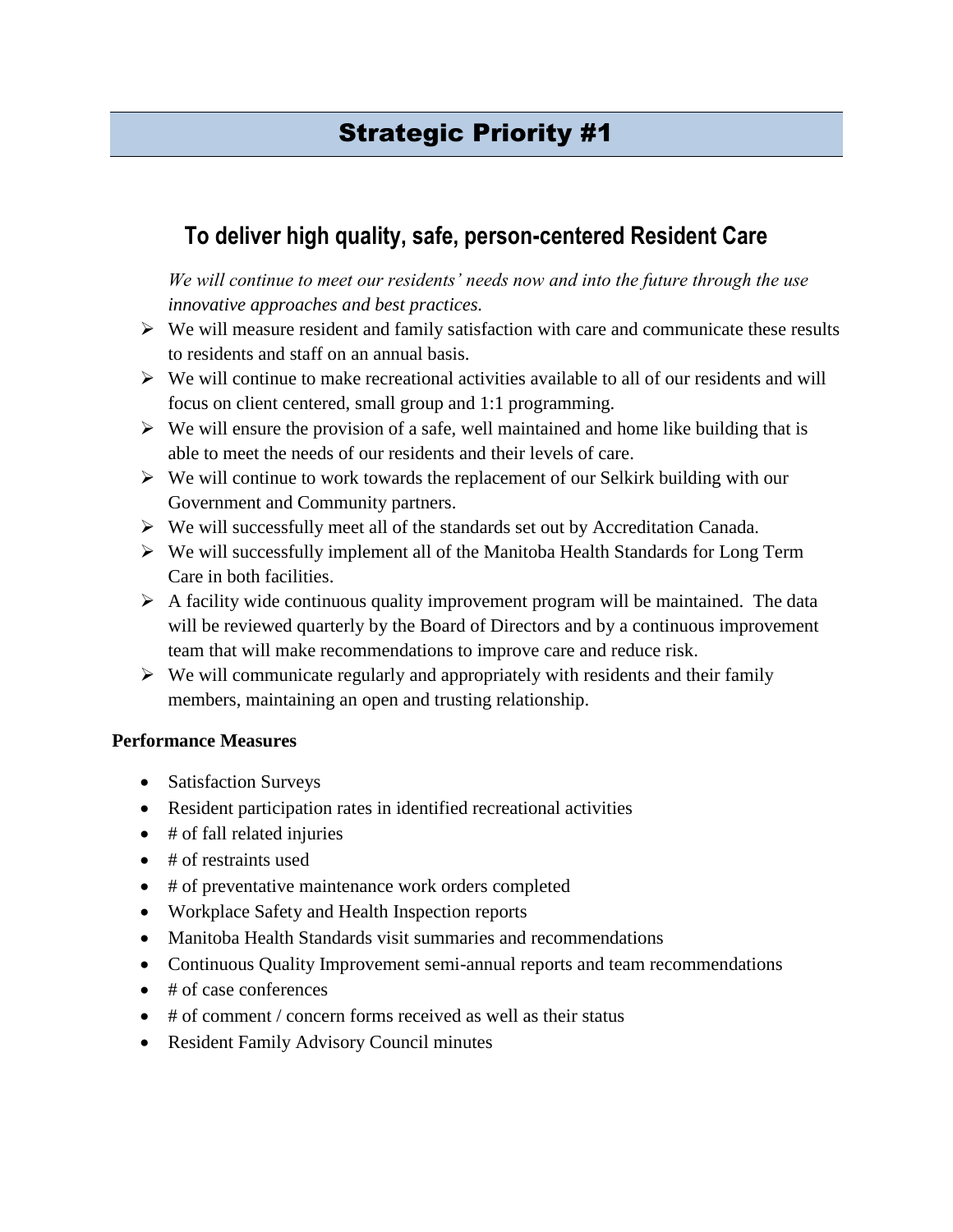## **To make Betel Home an employer of choice**

*Our goal is to provide a working environment that is safe to work in and recognizes, appreciates and supports all of our employees.*

- $\triangleright$  We will foster positive relationships with employees through respect, enhanced communication, and the promotion of healthy work life balance.
- $\triangleright$  We will continue to modify and enhance the Human Resources Plan to minimize our staff turnover rates.
- $\triangleright$  We will develop and maintain good working relationships with all of our Unions.
- $\triangleright$  We will recognize employee contributions through long service awards and other recognition events.
- $\triangleright$  We will provide educational opportunities for staff.
- $\triangleright$  We will encourage pursuit of continuing education.
- $\triangleright$  We will maintain the accessibility of Management to Staff by holding regular, prescheduled meetings.

- Staff satisfaction surveys
- Staff turnover rates
- # of Union Grievances
- # of long service employees recognized
- # of training sessions offered to staff
- # of staff attending education events
- # of staff enrolled in continuing education
- $\bullet$  # of staff meetings held / # of staff in attendance
- $\bullet$  # of staff injuries / WCB claims
- # of Workplace Safety and Health issues / training provided
- $\bullet$  # of staff recognition events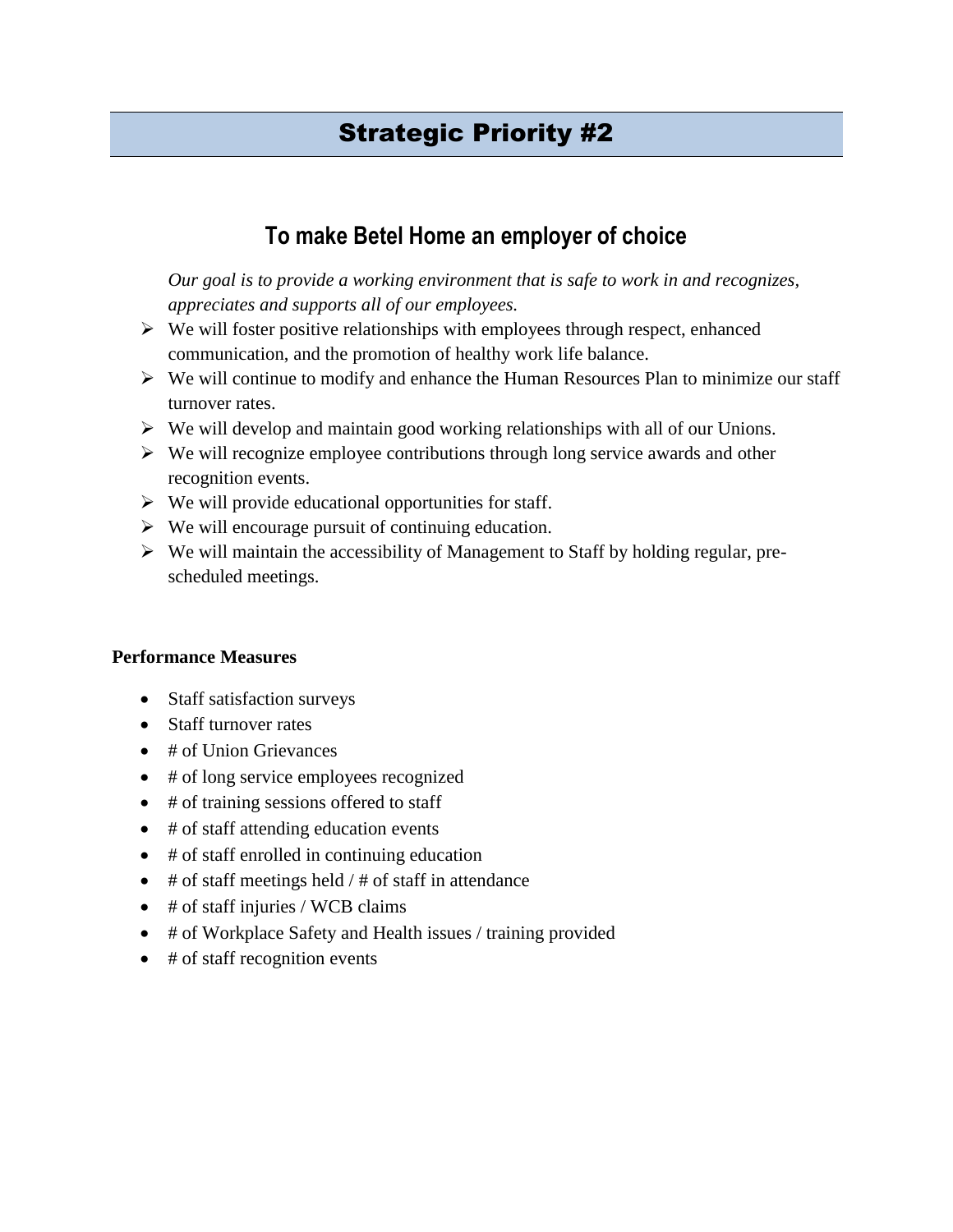## **To focus on innovation and progress, allowing us to explore new opportunities while strengthening partnerships within our community**

*Our goal is to establish and maintain partnerships within our community that will be mutually beneficial and that will promote excellence in resident care.*

- $\triangleright$  We will ensure that we are able to respond to the changing needs of community members awaiting admission to Betel Home.
- $\triangleright$  We will strive to maintain provision of Respite Care services in both facilities and monitor our ability to meet the needs of these residents while ensuring efficient use of our resources.
- $\triangleright$  We will provide space whenever possible for Health Clinics and other community initiatives.
- $\triangleright$  We will continue to successfully partner with educational institutions to provide student training opportunities.
- $\triangleright$  We will maintain our current community partnerships and identify new and innovative opportunities.
- $\triangleright$  We will continue to foster mutually beneficial relationships with the Interlake Eastern Regional Health Authority.
- $\triangleright$  We will encourage community input into our strategic planning process.

- Monitor changing levels of care
- # of resident days / occupancy rates
- Respite bed occupancy rate
- $\bullet$  # of outside events hosted
- $\bullet$  # of students placements
- $\bullet$  # of volunteer hours
- $\bullet$  # of outside groups visiting
- $\bullet$  # of meetings with IERHA
- # of IERHA joint committees with Betel representation
- $\bullet$  # of groups invited to participate in strategic planning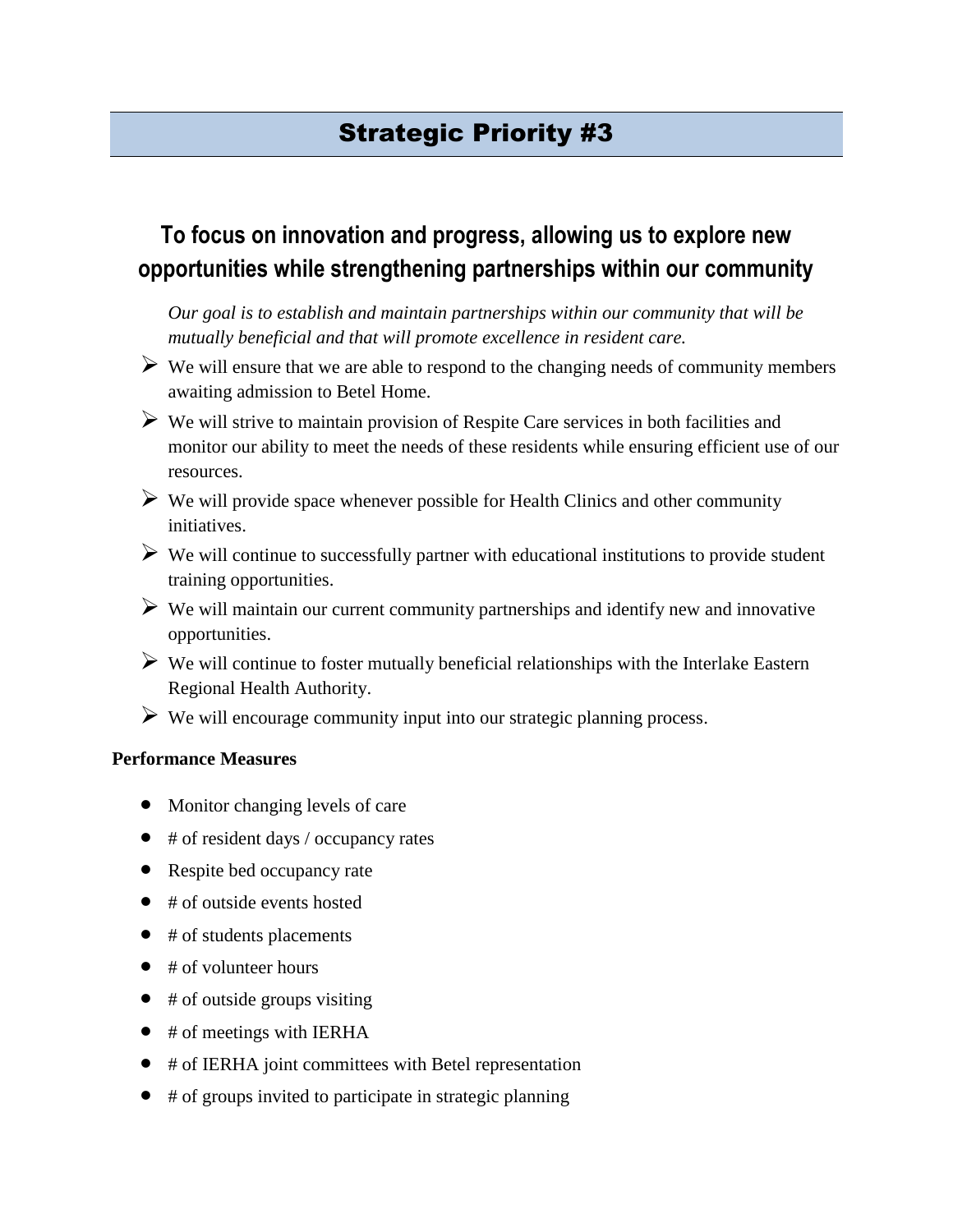# **To operate in a fiscally responsible and accountable manner, making the most of our human and financial resources in order to best serve our Foundation and our Homes**

*Our goal is to practice fiscal responsibility by anticipating and responding to financial needs and challenges.*

- $\triangleright$  We will operate in a fiscally responsible and transparent manner.
- $\triangleright$  We will continue to pursue the amalgamation of our two sites in order to maximize efficiencies and synergies.
- $\triangleright$  We will have our financial records audited annually by chartered accountants and their audit report will be presented to the annual general meeting in June each year.
- $\triangleright$  We will report our financial position regularly to the Interlake Eastern Regional Health Authority.
- $\triangleright$  We will continue to maintain a fundraising program and seek new opportunities.
- $\triangleright$  We will seek financial investment from the Betel Home Foundation charitable fund to finance worthy non-funded or under-funded activities.

- Operating position
- Cost per resident day
- Variance reporting
- Level of funding provided to the homes through the Betel Home Foundation charitable fund
- Reports to IERHA: volumes of service, occupancy rates, financial status